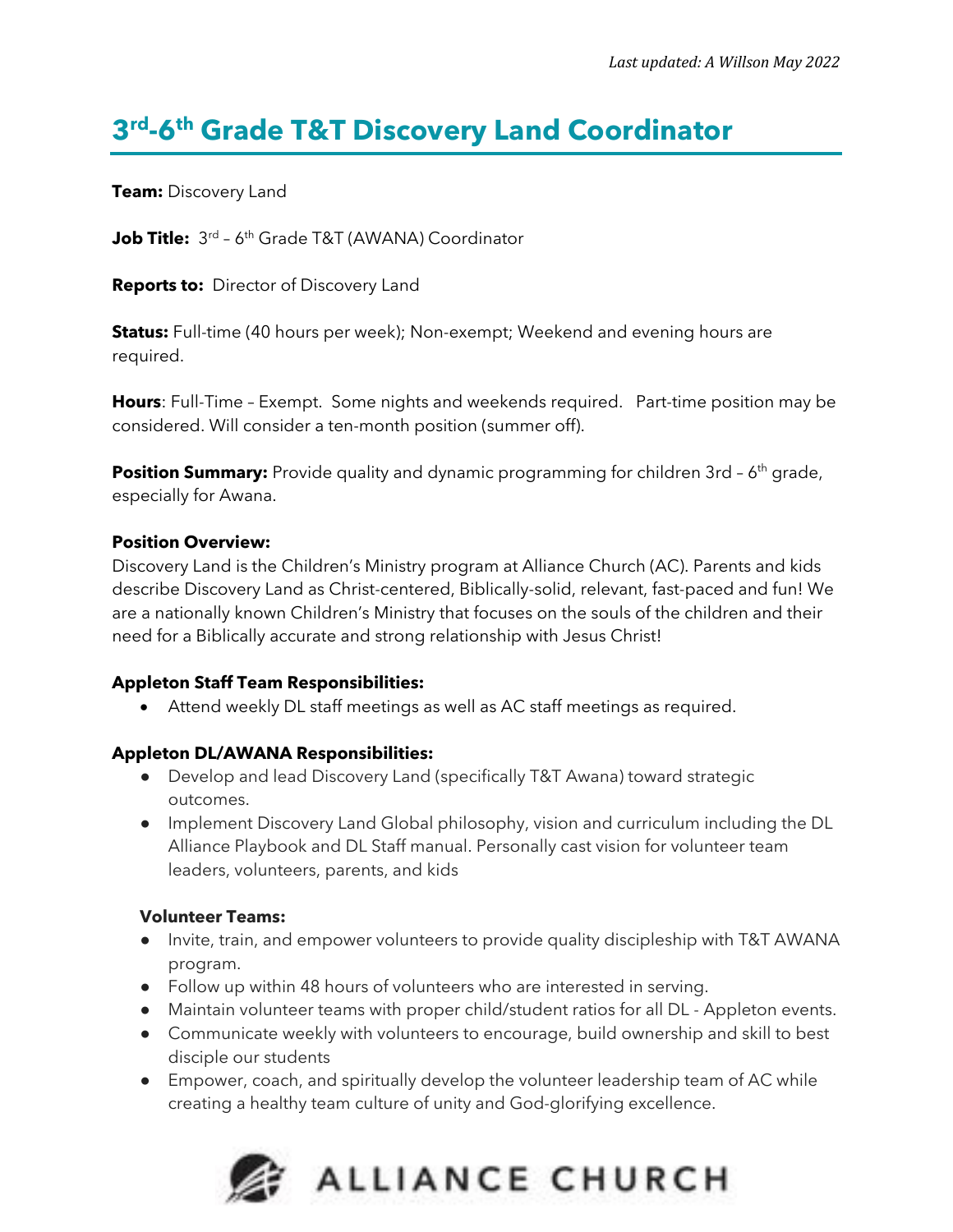- Using volunteer teams,
	- § Prep, setup, and cleanup of weekly Awana programming
	- **•** Theme night prep, setup, and cleanup
	- § Special Events prep, setup and cleanup (i.e., Dodgeball night, Awana games Armor On…)
- Assist with execution of Special Events (i.e., Bike Path, Lifest Kids Zone, Family Roller Skating night)

## **Programing:**

- Organize 3 special events specifically for  $3^{rd}$ -6<sup>th</sup> graders to help build relationships between peers
- Create fresh, new, and exciting advancements to remain culturally relevant and attractive to the kids in your community.

## **Position requirements:**

- A committed, growing follower of Jesus Christ.
- Authentic and consistent in his/her own spiritual walk and relationships.
- Willingness to fervently recruit new leaders to the ministry
- Bachelor's Degree in Children's Education or a related field, or equivalent experience in church ministry is required.
- A desire to learn and understand Alliance Discovery Land policies and philosophy.
- Ability to follow written and verbal instructions with great attention to detail.
- Proficiency in Microsoft Word, Excel, Google Docs.
- Good oral and written communication skills
- Positive attitude, friendly and outgoing
- Problem solving/crisis management skills
- Ability to effectively lead people and build teams
- Ability to multi-task quickly and effectively
- Excellent organization skills
- Works well within systems/structure
- Flexible and enjoys fast-paced ministry

## **Qualifications:**

- A personal, saving relationship with Jesus Christ
- A desire to see kids know Christ as their Savior and grow in Him
- Loves kids and is fun!
- Solid organizational, communication and interpersonal skills
- Emotionally and spiritually mature
- Ability to multitask
- Ability to develop teams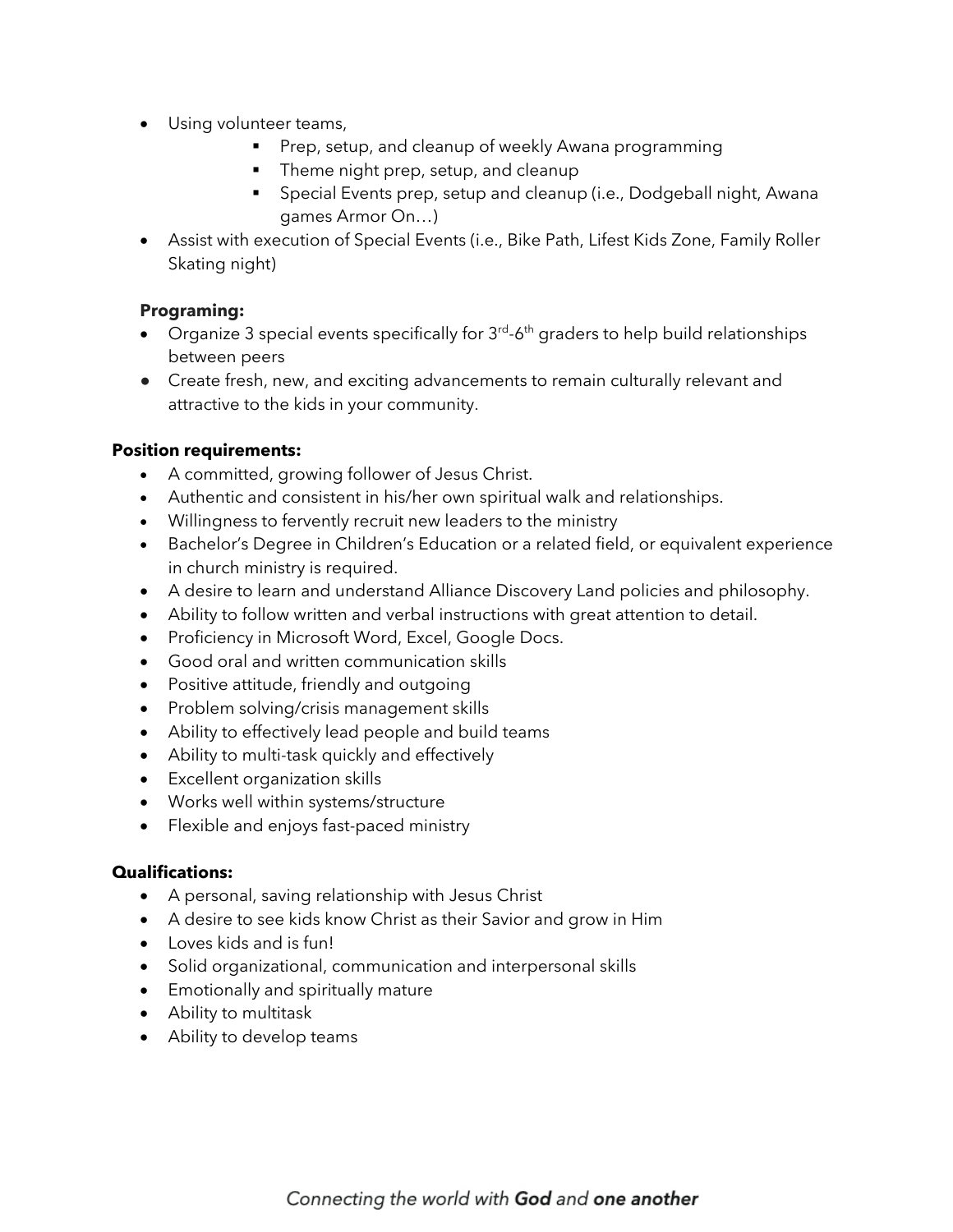# **STRATEGIC FRAMEWORK**

### **VISION/PURPOSE:**

Connecting the world with God and one another.

### **MINISTRY VALUES**

- 1. Bringing glory to God and reaching people for Jesus Christ drives everything we do.
- 2. All of our ministries are to be Biblically sound, culturally relevant, and supported with prayer.
- 3. God's Word is truth, and we trust it above anything else to make a lasting impact on those we touch.
- 4. Individual and corporate worship is critical to our spiritual health and relationship with God.
- 5. Our fellowship is focused on shepherding and caring for one another.
- 6. Our evangelism is driven by a sincere burden for all people and is worldwide in its impact.
- 7. Our ministry is done with excellence and sense of urgency because it honors God and inspires people.
- 8. We will never lose sight of our vision.

## **MINISTRY PHILOSOPHY**

## **Simple Purpose, Simple Church**

Our purpose is simple: Connecting People with God and One Another. Our church structure, programming and ministries will follow our simple discipleship process. All we do will be understandable and easily accessible. We will strive to have a minimum amount of bureaucracy.

## **Strategic and Effective**

We minister with a sense of urgency; the stakes are heaven and hell for the people we serve. Everything we do will be strategically planned, focused on the vision and measured for outcomes. Our measure of "success" will be conversions, baptisms, spiritual growth and maturity, and the completing of the Great Commission.

### **Felt Needs First, Prescribed Needs Second**

We will seek to meet people's felt needs first, then move people to the "prescribed" needs outlined in the Bible.